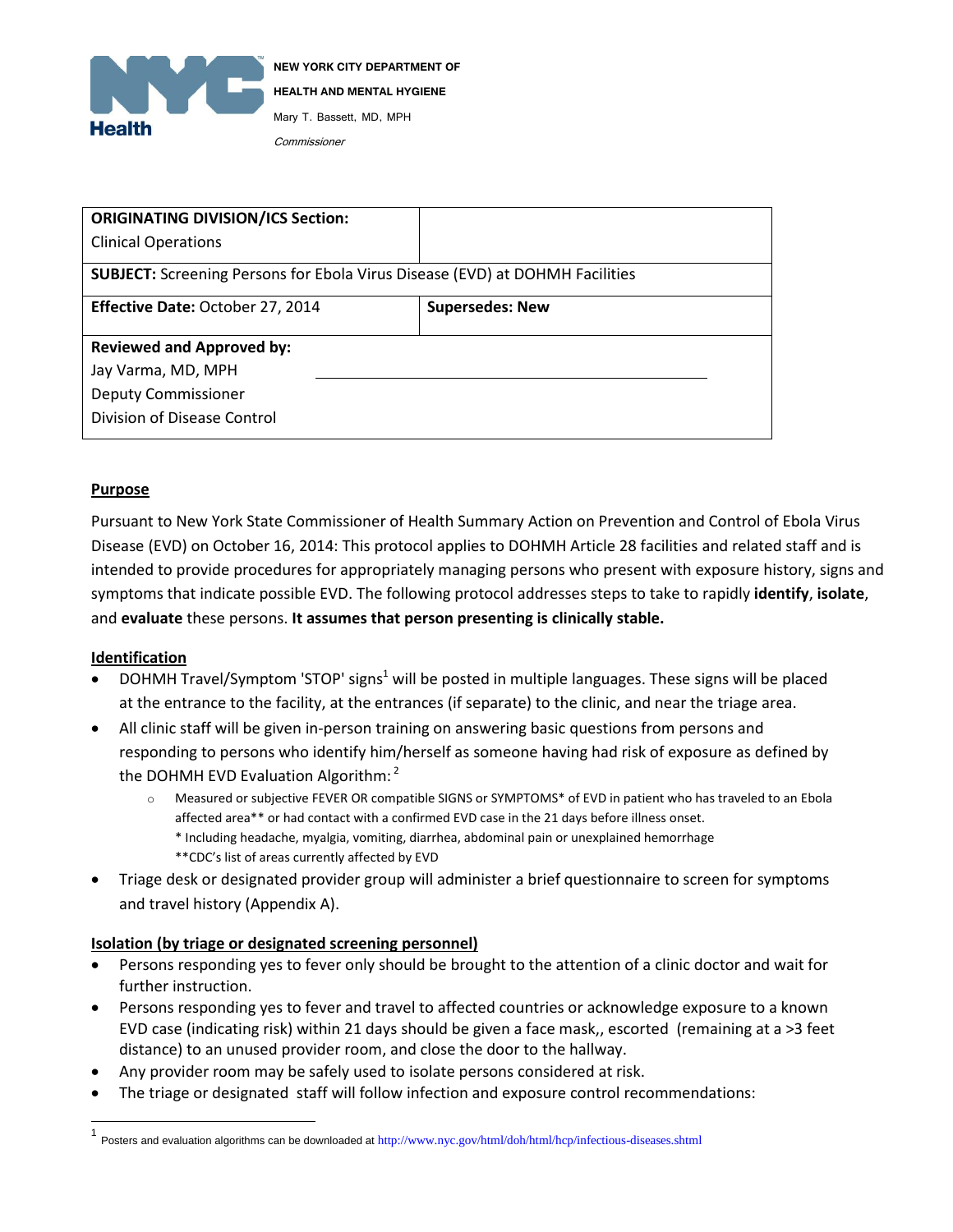

- o Provide person a face mask
- o Remain at least 3 feet from the symptomatic person
- o Ask the person to refrain from touching the doorknob of the isolation room
- o Do not enter provider or "isolation" room but ask at risk person to sit in patient chair; chairs should not be made of porous/fabric material.
- o Perform hand hygiene after escorting
- The triage staff will inform the Clinic Manager and Physician in Charge (PIC) physician or medical provider immediately.
- Symptomatic individuals who need isolation for possible EVD will take priority over all other patients.

### **Medical Evaluation**

- Anyone entering the isolation room must follow standard, contact, and droplet precautions and use proper Personal Protective Equipment (PPE) including: impermeable gown, double gloves, face shield, and face mask. An N95 respirator or higher is also acceptable as required as part of standard isolation procedures.
- The PIC, physician, or medical provider will follow infection and exposure control recommendations. Observer (provider or clinic manager) will complete checklist in Appendix C prior to provider entering room.
- If PIC, physician, or provider does not follow DONNING procedures, s/he should not be allowed into the room.
- Only providers who have been trained to use PPE and who passed the performance-based competency test are cleared to enter the isolation room.
- The PIC, physician, or medical provider will do an assessment, using the protocols developed by the CDC and the DOHMH (see Appendix B. EVD Provider Screening and Evaluation Tool) and will classify the risk exposure as high-risk, low-risk, no known exposure. Evaluation includes taking the person's temperature and description of general appearance.
- Immediately after the assessment, the PIC, physician, medical provider will call the DOHMH Provider Consultation Line (1-866-692-3641 or 347-396-2600) (while still with patient), present the case, and based on the consultation, will make a disposition of whether EVD is suspected or unlikely.
- If EVD is likely, the PIC, physician or medial provider will call 911 and identifying it as a suspect EVD case.
- The evaluation will be documented in EMR or on a paper record to avoid registering the person. The record will then be transcribed into EMR at a later time, as needed.
- An incident report will need to be submitted in Quantros (DOHMH incident reporting system) after person has been transported to an emergency room.
- If EVD is unlikely, the PIC, physician, or medical provider will continue normal medical services as indicated.
- When you call the DOHMH Provider Consultation Line (1-866-692-3641 or 347-396-2600):
	- o Describe the person's travel history and exposures that put him or her at increased risk for EVD, including contact with sick persons in areas with ongoing EVD transmission
	- o Describe the person's presenting symptoms, signs, and duration of illness
	- $\circ$  The doctor on call will discuss the case and possible recommendations for transferring the patient for further work-up
	- o Expert Doctor on call will assist to arrange transport to another medical facility if needed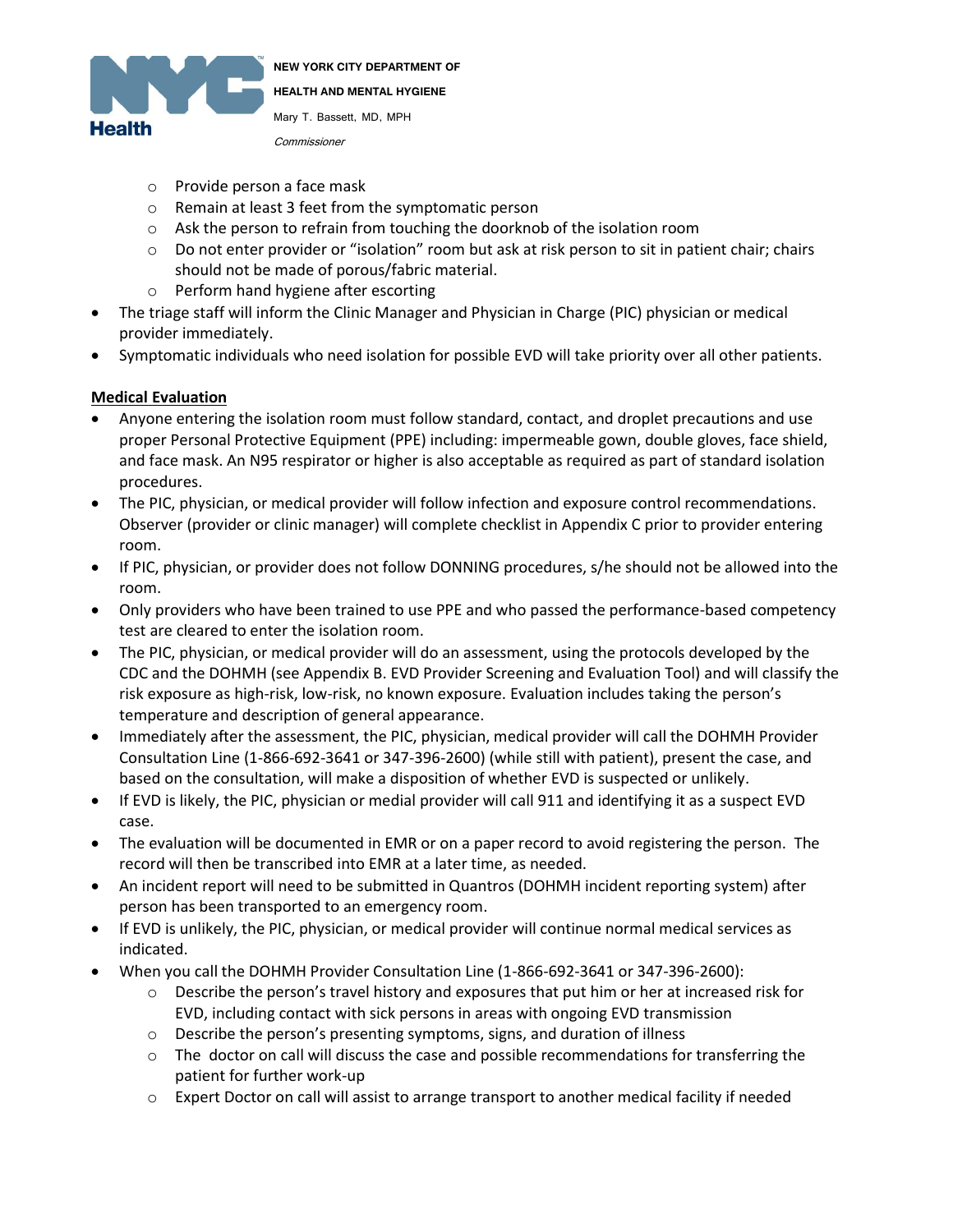

**NOTE: Do NOT refer persons to Emergency Department, hospital, or other facility without consulting the NYC Health Department by calling the Provider Consultation Line at 1-866-692-3641 or 347-396-2600.**

### **Environmental Infection Control and Remediation**

- The isolation room will be cleaned and decontaminated as per CDC guidelines:<sup>3</sup> Environmental services and remediation workers who will be cleaning the room:
	- o Must wear recommended personal protective equipment equal to the healthcare worker.
	- o Use 10% sodium hypochlorite (bleach) solution or other U.S. Environmental Protection Agency (EPA)-registered hospital disinfectant with a label claim for a non-enveloped virus (e.g., norovirus, rotavirus, adenovirus, poliovirus) to disinfect environmental surfaces in isolation rooms with suspected or confirmed Ebola virus infection.
	- o Discard all linens, including textile curtains, into the waste stream and dispose of appropriately.
	- $\circ$  The Ebola virus is a classified as a Category A infectious substance by and regulated by the U.S. Department of Transportation's (DOT) Hazardous Materials Regulations (HMR, 49 C.F.R., Parts 171-180). All waste items must be packaged and transported in accordance with the HMR, including medical equipment, sharps, PPE, byproducts of cleaning, etc. which are contaminated or suspected of being contaminated with a Category A infectious substance.

### **Contract Tracing**

 $\overline{a}$ 

 If there was potential risk of exposure to persons or visitors in the DOHMH facility, the central office will use the EMR to develop a list of persons who may have been present in the clinic and are at risk.<sup>4</sup>

<sup>3</sup> CDC Interim Guidance for Environmental Infection Control in Hospitals for Ebola Virus [http://www.cdc.gov/vhf/ebola/hcp/environmental](http://www.cdc.gov/vhf/ebola/hcp/environmental-infection-control-in-hospitals.html)[infection-control-in-hospitals.html](http://www.cdc.gov/vhf/ebola/hcp/environmental-infection-control-in-hospitals.html)

<sup>4</sup> Refer to DOHMH ICS Countermeasure EVD Field Investigation Protocols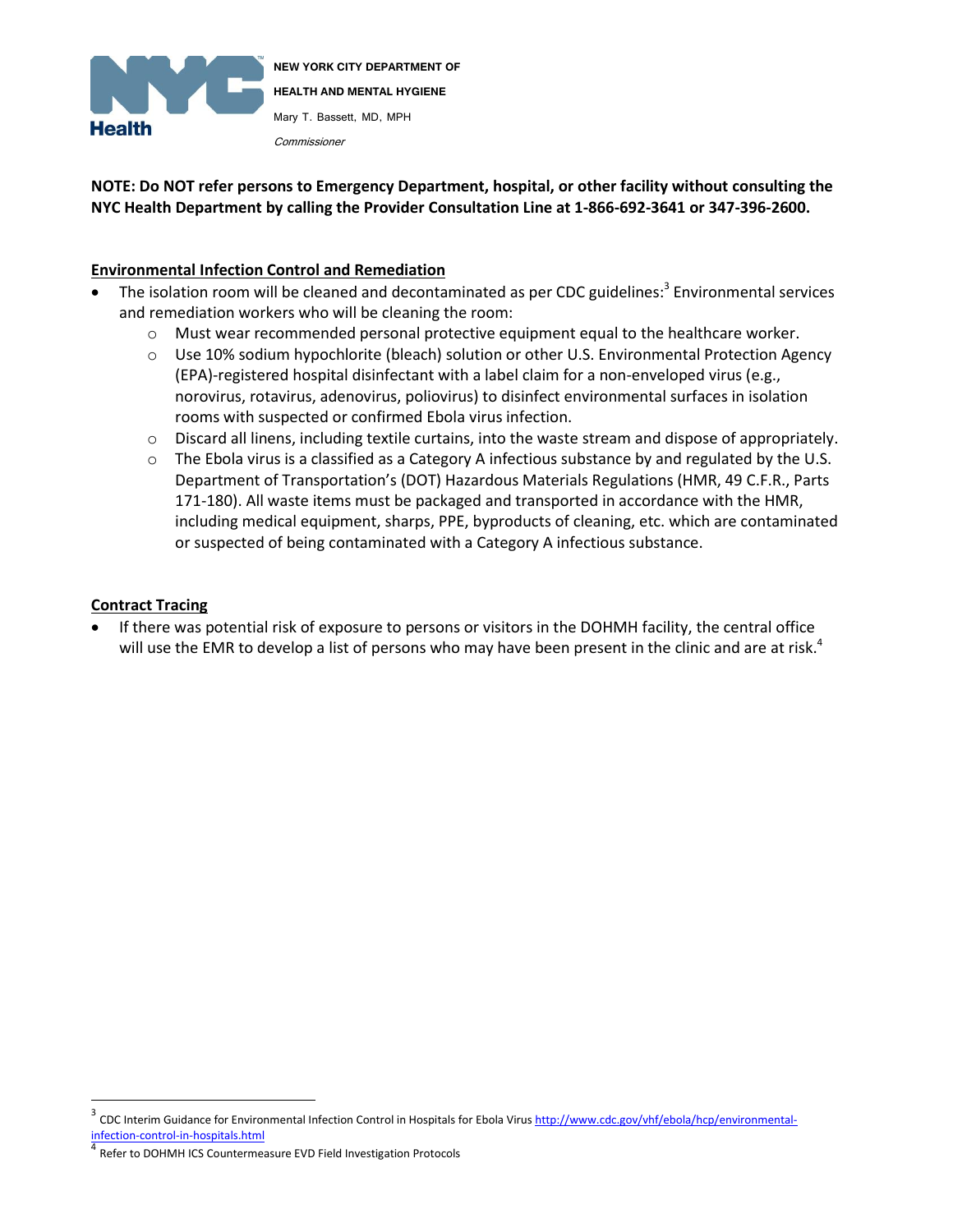

# **Appendix A. Triage Card**

| Name of Clinic: Name of Clinics                                                                                                                                                                                                                                                                                                                                                                                                                                                                                                                     |  | Date: <u>____________________</u> |         |            |
|-----------------------------------------------------------------------------------------------------------------------------------------------------------------------------------------------------------------------------------------------------------------------------------------------------------------------------------------------------------------------------------------------------------------------------------------------------------------------------------------------------------------------------------------------------|--|-----------------------------------|---------|------------|
|                                                                                                                                                                                                                                                                                                                                                                                                                                                                                                                                                     |  |                                   |         |            |
| Address:_______________________________                                                                                                                                                                                                                                                                                                                                                                                                                                                                                                             |  |                                   |         |            |
| Do you having fever, headache, vomiting or<br>diarrhea?                                                                                                                                                                                                                                                                                                                                                                                                                                                                                             |  | o Yes                             |         | $\circ$ No |
| Have you or anyone you live with been in Liberia,<br>Sierra Leone, or Guinea, in the past 21 days?<br>If yes, which one? _________________                                                                                                                                                                                                                                                                                                                                                                                                          |  | Yes<br>$\circ$                    | $\circ$ | No         |
| Have you had contact with anyone in the last 21 days<br>who has Ebola virus?                                                                                                                                                                                                                                                                                                                                                                                                                                                                        |  | Yes<br>$\bigcirc$                 | $\circ$ | No         |
| If no to all questions, perform normal triage and registration procedure<br>$\bullet$<br>If yes to fever question only, notify a clinic physician who will give<br>$\bullet$<br>immediate guidance on next steps.<br>If yes to travel and (fever, vomit, nausea, etc.), travel and exposure to EVD<br>$\bullet$<br>case, or fever and exposure to EVD case, isolate person and inform<br>Physician and Clinic Manager immediately. Physician will evaluate person<br>using EVD Provider screening and evaluation form and using appropriate<br>PPE. |  |                                   |         |            |

From CDC: [Case Definition for Ebola Virus Disease \(EVD\)](http://www.cdc.gov/vhf/ebola/hcp/case-definition.html)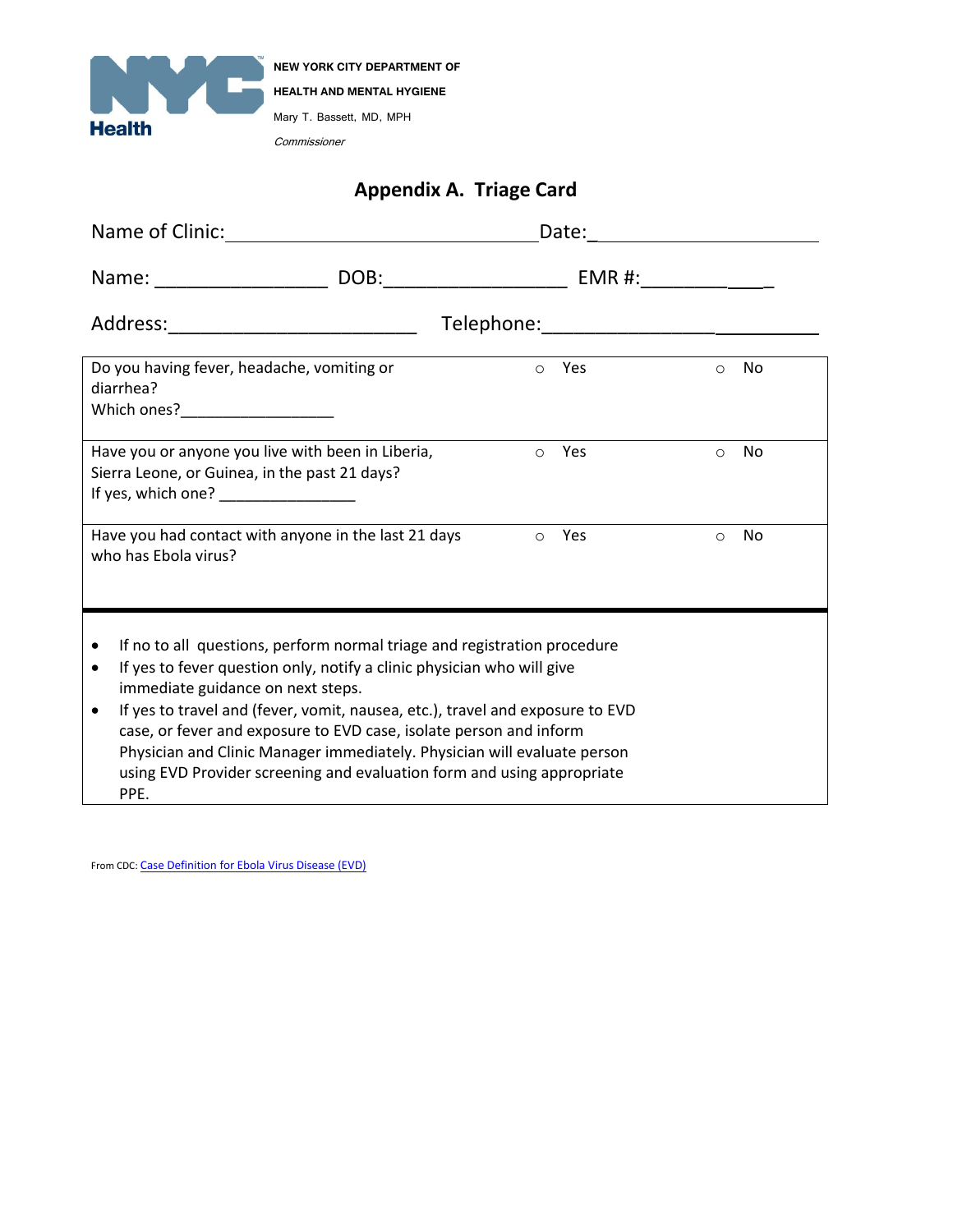

# **Appendix B. EVD Provider Screening and Evaluation**

| Name of Clinic: | Date: |        |  |
|-----------------|-------|--------|--|
| Name:           | DOB:  | EMR #: |  |
| Address:        |       |        |  |
| Telephone:      |       |        |  |

## CHIEF COMPLAINT

## SYMPTOMS

| Fever $\geq 101.5F$           | $\Box$ Yes    | $\Box$ No |  |
|-------------------------------|---------------|-----------|--|
| Severe Headache               | $\square$ Yes | $\Box$ No |  |
| Myalgias (muscle pains/aches) | $\square$ Yes | $\Box$ No |  |
| Vomiting                      | $\square$ Yes | $\Box$ No |  |
| <b>Diarrhea</b>               | $\square$ Yes | $\Box$ No |  |
| Abdominal Pain                | $\square$ Yes | $\Box$ No |  |
| Hemorrhage/bleeding           | $\square$ Yes | $\Box$ No |  |
| Other                         | $\Box$ Yes    | $\Box$ No |  |
|                               |               |           |  |
|                               |               |           |  |

## TRAVEL HISTORY

| Travel within 21 days to Ebola-      | Yes | $\Box$ No |  |
|--------------------------------------|-----|-----------|--|
| affected region                      |     |           |  |
| Contact with a confirmed EVD case in | Yes | $\Box$ No |  |
| the 21 days before illness onset.    |     |           |  |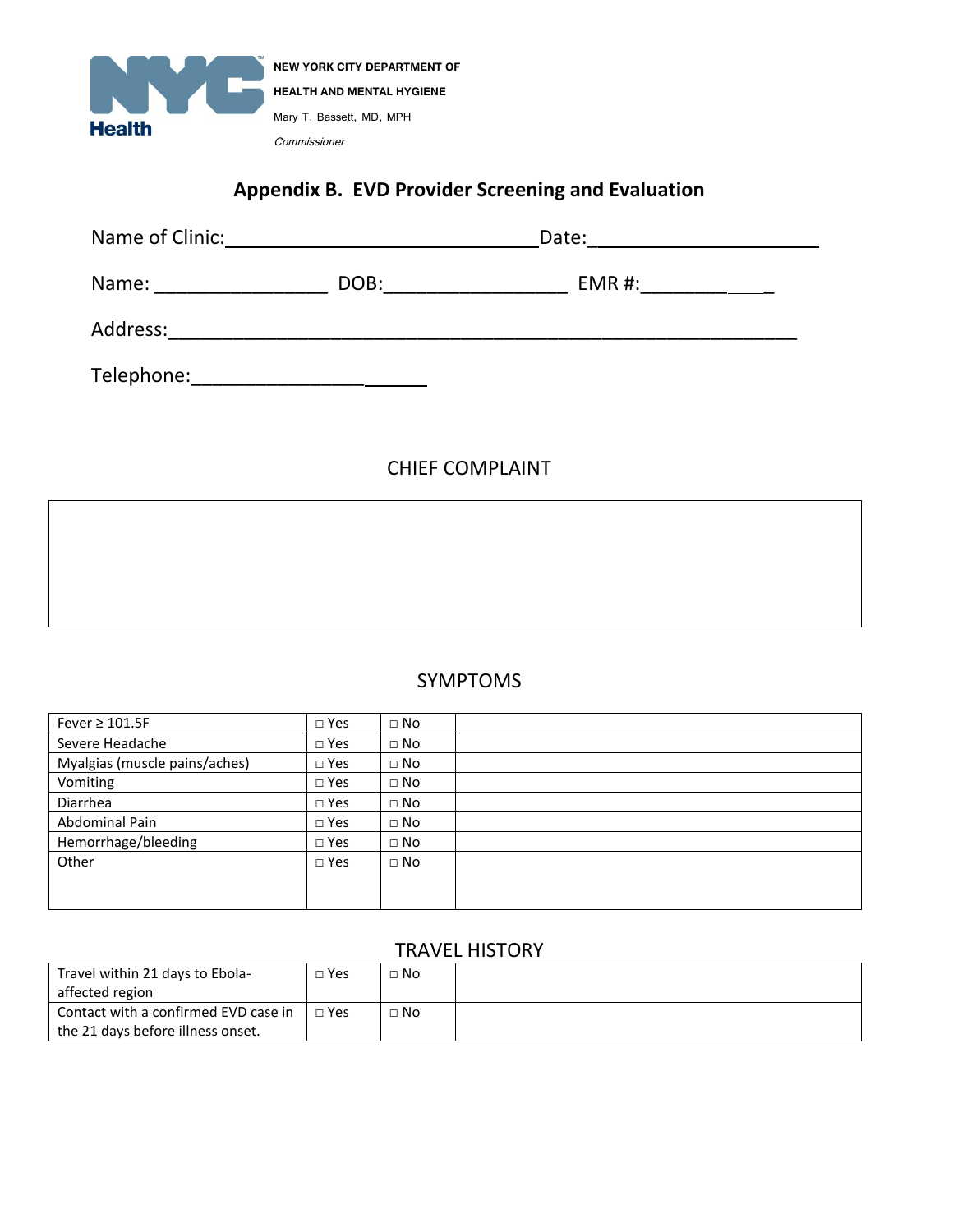

**NEW YORK CITY DEPARTMENT OF HEALTH AND MENTAL HYGIENE** Mary T. Bassett, MD, MPH

Commissioner

# EXPOSURE HISTORY (If travel history positive)

| <b>HIGH-RISK EXPOSURE</b> | Percutaneous, mucous membrane or<br>direct skin contact with blood or body<br>fluids from a confirmed or suspected<br>EVD patient without appropriate PPE<br>Laboratory handling of body fluids<br>from a confirmed or suspected EVD<br>patient without appropriate PPE or<br>biosafety precautions | $\sqcap$ Yes<br>$\sqcap$ Yes | $\Box$ No<br>$\Box$ No |  |
|---------------------------|-----------------------------------------------------------------------------------------------------------------------------------------------------------------------------------------------------------------------------------------------------------------------------------------------------|------------------------------|------------------------|--|
|                           | Participation in funeral rites which<br>include direct exposure to human<br>remains in the geographic area where<br>outbreak is occurring without<br>appropriate PPE                                                                                                                                | $\sqcap$ Yes                 | $\Box$ No              |  |
| <b>*LOW-RISK EXPOSURE</b> | Healthcare, lab workers in facilities<br>that have treated confirmed or<br>suspected EVD patients or 1 <sup>st</sup><br>responders who wore the<br>recommended PPE                                                                                                                                  | $\sqcap$ Yes                 | $\Box$ No              |  |
|                           | <b>Household members or others with</b><br>direct contact to confirmed or<br>suspected EVD patient                                                                                                                                                                                                  | $\sqcap$ Yes                 | $\Box$ No              |  |
| <b>NO KNOWN EXPOSURE</b>  | Residence or travel to affected<br>areas** without HIGH or LOW-risk<br>exposure. All other members of the<br>public                                                                                                                                                                                 | $\sqcap$ Yes                 | $\Box$ No              |  |

## PHYSICAL EXAM

| General appearance |  |
|--------------------|--|
|                    |  |
| Temperature        |  |
|                    |  |
| Other              |  |
|                    |  |
|                    |  |
|                    |  |
|                    |  |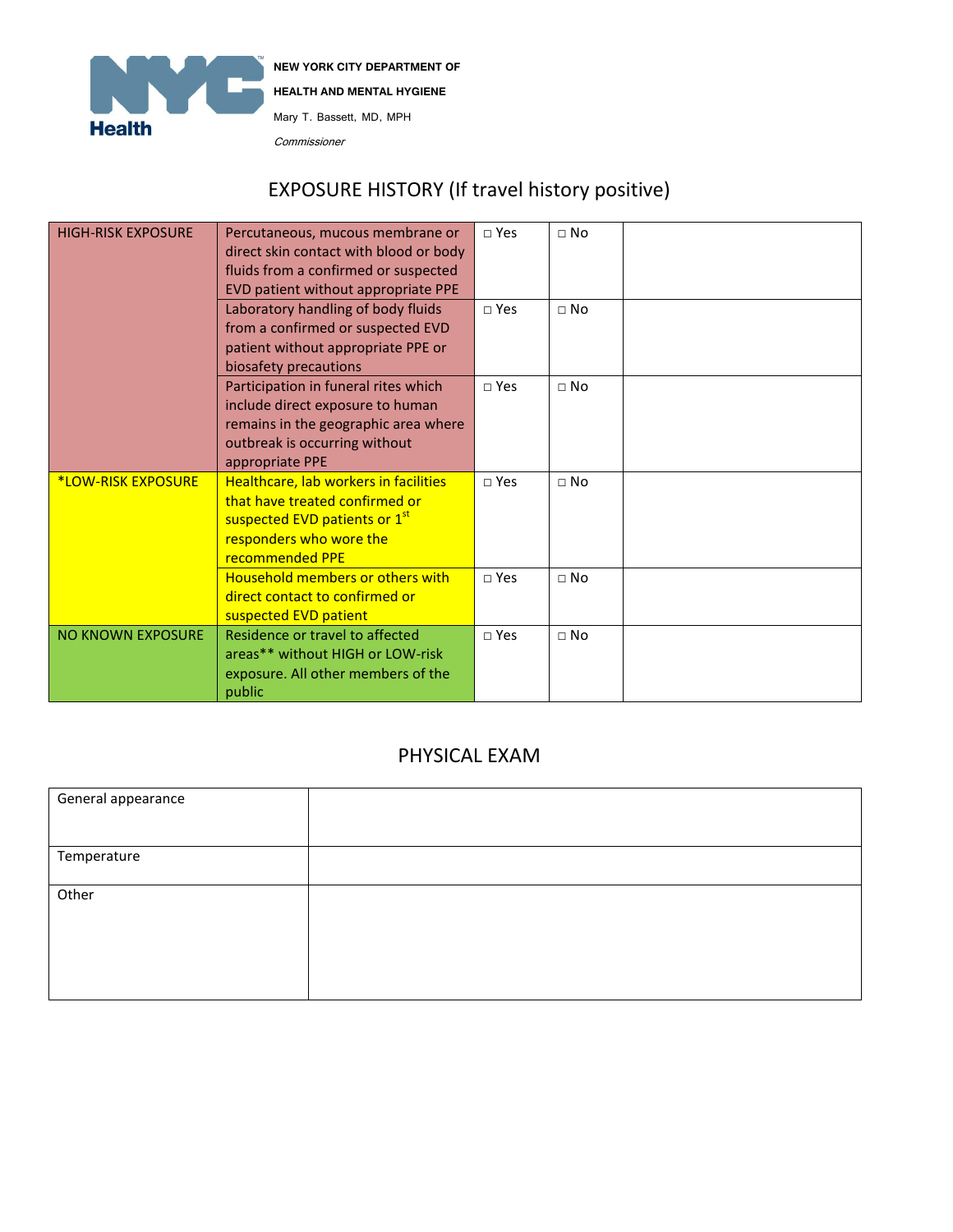

# **CONSULTS**

| <b>DOHMH Consultation</b><br>(Call 347-396-2600<br>Or 1-866-692-3641 | $\square$ Yes | $\Box$ No | Outcome: |
|----------------------------------------------------------------------|---------------|-----------|----------|
| Contact with Medical Affairs and<br><b>Clinic Operations</b>         | $\square$ Yes | $\Box$ No |          |
| Sent to hospital via 911                                             |               |           |          |
| Other                                                                |               |           |          |

## DISPOSITION

| Regular clinic visit              | $\Box$ Yes   | $\Box$ No |  |
|-----------------------------------|--------------|-----------|--|
| Home isolation with DOHMH follow- | $\sqcap$ Yes | $\Box$ No |  |
| up                                |              |           |  |
| Referral to Emergency Room        | $\Box$ Yes   | $\Box$ No |  |
| Referral to PCP                   | $\Box$ Yes   | $\Box$ No |  |
| Other                             | $\Box$ Yes   | $\Box$ No |  |
|                                   |              |           |  |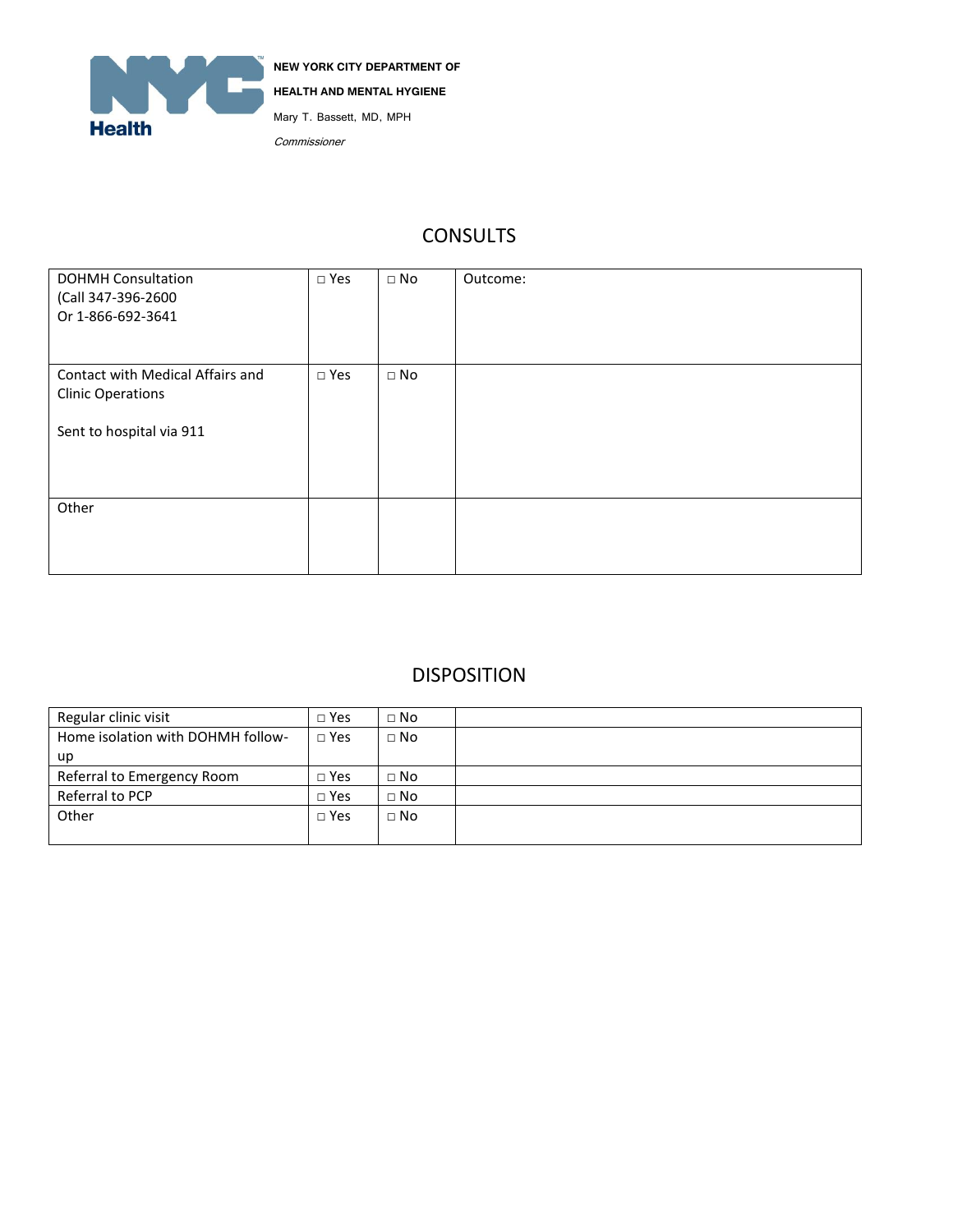

## **APPENDIX C. Safety Checklist for Provider Readiness to Enter Isolation Room**

| <b>Met</b> | <b>Not</b><br><b>Met</b> | <b>Item</b>                                                                                                                                                                 |
|------------|--------------------------|-----------------------------------------------------------------------------------------------------------------------------------------------------------------------------|
|            |                          | Document personnel who have entered the isolation room.                                                                                                                     |
|            |                          | Use the buddy system to assist with PPE donning and doffing and observe doffing<br>process.                                                                                 |
|            |                          | Contact Safety Officer to provide just-in-time coaching on safety-related issues.                                                                                           |
|            |                          | Designate area for putting on and taking off PPE. The hallway where the isolation room<br>is must be cleared of other clinic activity to facilitate this.                   |
|            |                          | Don PPE before entering the isolation room.                                                                                                                                 |
|            |                          | After assessment, use disinfectant wipe to open door to hallway. Remove PPE in<br>designated area.                                                                          |
|            |                          | Disinfect visibly-contaminated PPE before removing, using disinfectant wipe or alcohol-<br>based hand sanitizers. <sup>5</sup>                                              |
|            |                          | Carefully remove PPE without contaminating one's eyes, mucous membranes, or<br>clothing with potentially infectious materials. <sup>6</sup>                                 |
|            |                          | Discard PPE as regulated medical waste ("red bag").                                                                                                                         |
|            |                          | Perform hand hygiene between steps and immediately after removing PPE. Ideally, PPE<br>should be removed in isolation area and discarded in red medical waste garbage bins. |

### NOTE:

If exposure to blood or bodily fluids occurred or is suspected:

- Stop working and wash the affected skin surfaces with soap and water. Mucous membranes (e.g., conjunctiva) should be irrigated with a large amount of water or eyewash solution;
- Notify the Employees Health Program/Occupational Safety & Health to initiate post-exposure protocols.

<sup>-&</sup>lt;br>5 [CDC Tightened Guidance for U.S. Healthcare Workers on Personal Protective Equipment for Ebola](http://www.cdc.gov/media/releases/2014/fs1020-ebola-personal-protective-equipment.html).

<sup>6</sup> Based [CDC Sequence for Donning and Removing Personal Protective Equipment poster](http://www.cdc.gov/hai/pdfs/ppe/PPE-Sequence.pdf)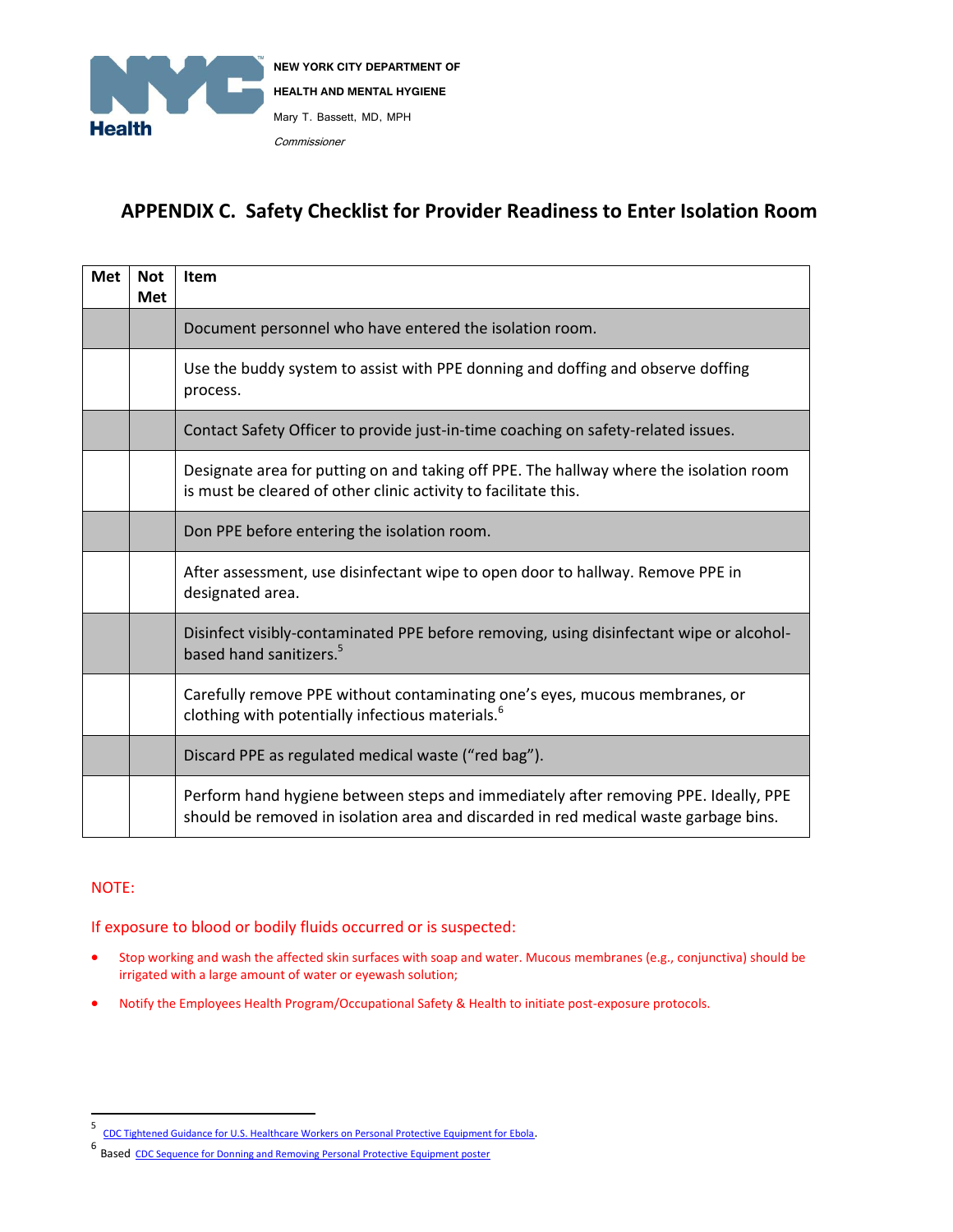

# **APPENDIC D. Action Items to Implement EVD Policy**

| <b>Task</b>                                           | Responsible                          | <b>Date Expected</b> |
|-------------------------------------------------------|--------------------------------------|----------------------|
| Signage- obtain through DOHMH and distribute to       | Clinic Ops                           |                      |
| each clinic                                           |                                      |                      |
| Identify isolation room in each clinics-any provider  | <b>Clinic Ops/Clinic Managers</b>    |                      |
| room with sink                                        |                                      |                      |
| Contact DOHMH Operations re: training building        | Clinic Ops/                          |                      |
| and security staff and posting signage                |                                      |                      |
| Develop triage questions                              | <b>Medical Director</b>              |                      |
| Print triage card additions and distribute to each    | <b>Clinic Ops</b>                    |                      |
| clinic                                                |                                      |                      |
| Develop procedures for room decontamination           | <b>DOHMH Operations in</b>           |                      |
| and disposal of personal protective equipment         | consultation with ICS Safety         |                      |
|                                                       | and Environment Ops                  |                      |
| Create patient chart (paper) for new patients         | <b>Clinic Ops</b>                    |                      |
| Medical provider training                             | <b>Medical Director in</b>           |                      |
|                                                       | coordination with ICS                |                      |
|                                                       | <b>Provider Communications</b>       |                      |
| Training Registration & Administrative staff on       | <b>Clinic Ops/Clinic Managers</b>    |                      |
| triage procedures                                     |                                      |                      |
| Training other clinic staff                           | <b>Education &amp; Outreach with</b> |                      |
|                                                       | assistance from ICS Safety           |                      |
| Training non-clinic staff (Operations, Health Police) | <b>DOHMH Operations in</b>           |                      |
|                                                       | consultation with ICS Safety         |                      |
| Distribute personal protective equipment              | ICS Safety Officer                   |                      |
| Order thermometers                                    | <b>Clinical Ops</b>                  |                      |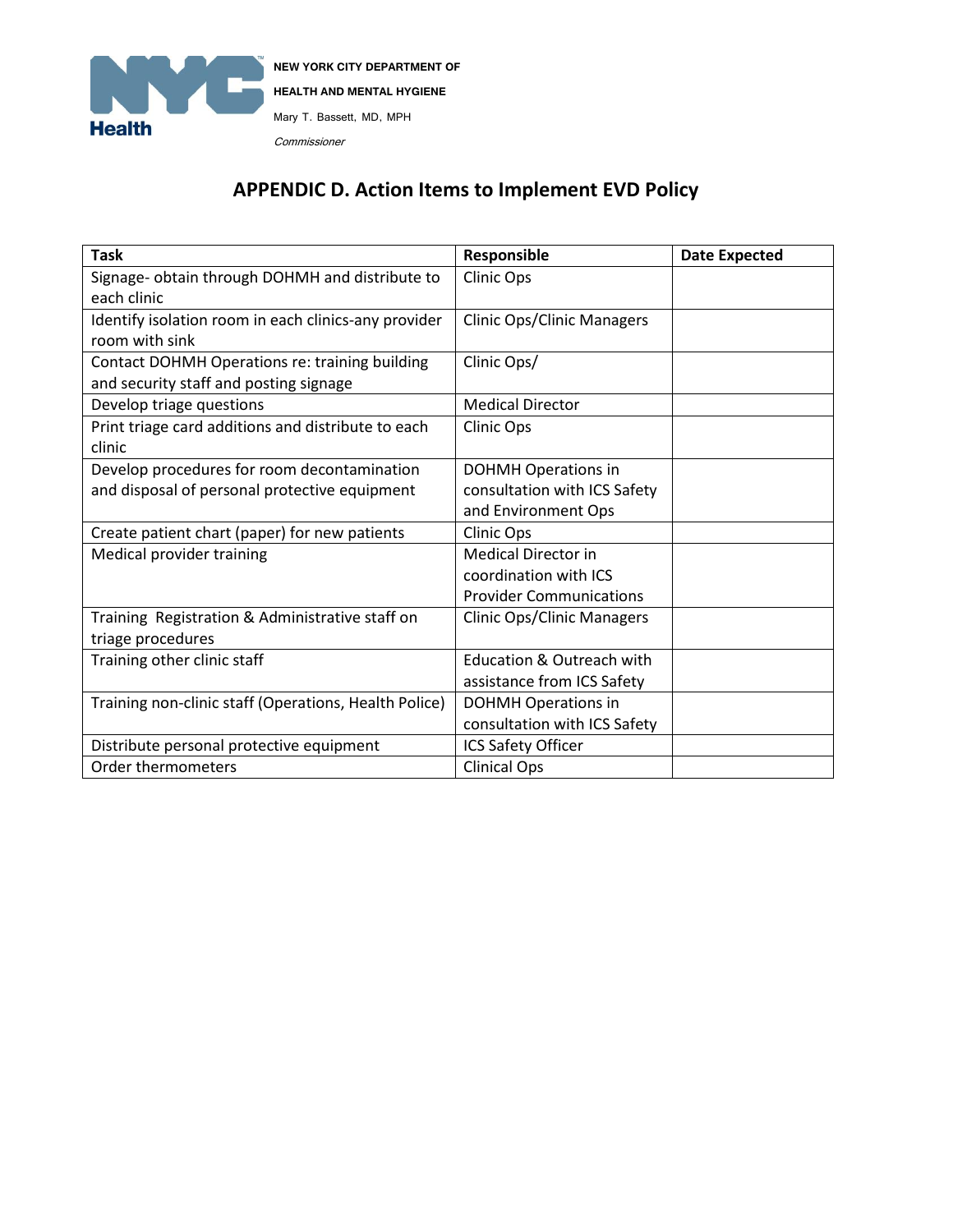

#### **APPENDIX E. Donning/Doffing PPEs – Observer documentation**

All affected employees must adhere to standard precautions when performing their assigned work tasks to minimize contact with blood or other potentially infectious fluids, contaminated surfaces or materials.

**Print Employee Name**: \_\_\_\_\_\_\_\_\_\_\_\_\_\_\_\_\_\_\_\_\_\_\_\_\_**Employee's Job Title:** \_\_\_\_\_\_\_\_\_\_\_\_\_\_\_\_\_\_\_\_\_\_\_

**Equipment and Supplies Needed:** Gown, Coverall, faceshield, mask or (integrated faceshield/mask) and Nitrile Exam Gloves, Booties

Note: If an employee obtains an '<sup>\*</sup>' in any box, the evaluation will stop, recorded as Fail and started over. If the '\* 'is repeated during

the 2<sup>nd</sup> attempt employee will finish evaluation but will be required to attend the entire training program again.

| <b>Preparation</b> |                                                                                                                                                                                                                                                                                                | Trial 1<br>Date: | Trial 2<br>Date:<br>$\checkmark_{\text{or}}$ x $\checkmark$ $\checkmark_{\text{or}}$ x $\checkmark$ | Trial 3<br>Date: | <b>Comments</b> |
|--------------------|------------------------------------------------------------------------------------------------------------------------------------------------------------------------------------------------------------------------------------------------------------------------------------------------|------------------|-----------------------------------------------------------------------------------------------------|------------------|-----------------|
| 1.                 | Remove all jewelry and personal<br>items and place in designated locker.<br>2. Designate an area to remove gloves<br>and perform hand hygiene near door<br>to isolation room inside.<br>3. Set up receptacle (e.g. biohazard<br>bag).<br>4. Position hand sanitizer in accessible<br>location. |                  |                                                                                                     |                  |                 |
|                    | <b>Steps for Putting on PPE</b>                                                                                                                                                                                                                                                                |                  |                                                                                                     |                  | <b>Comments</b> |
| 5.                 | Inspect gloves, gowns, masks for                                                                                                                                                                                                                                                               |                  |                                                                                                     |                  |                 |
|                    | rips, tears, or soiling.                                                                                                                                                                                                                                                                       |                  |                                                                                                     |                  |                 |
| 6.                 | Perform hand hygiene with sanitizer.                                                                                                                                                                                                                                                           |                  |                                                                                                     |                  |                 |
| 7.                 | Don gown and tie securely or fasten<br>velcro.                                                                                                                                                                                                                                                 |                  |                                                                                                     |                  |                 |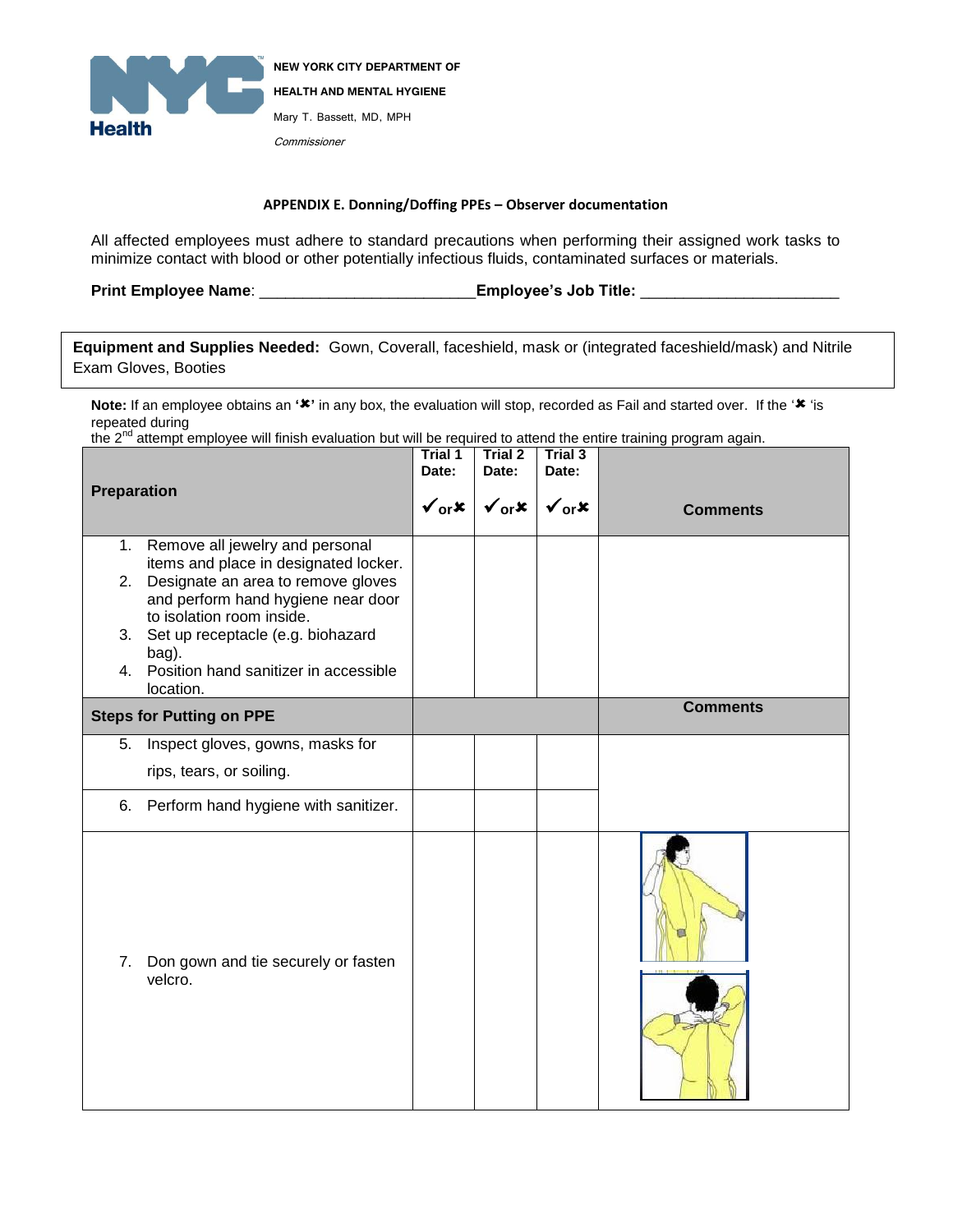

**NEW YORK CITY DEPARTMENT OF HEALTH AND MENTAL HYGIENE** Mary T. Bassett, MD, MPH Commissioner

| 8. Put on face mask with integrated eye<br>shield OR plain face mask and then<br>goggles or complete face shield |  |  |  |  |  |
|------------------------------------------------------------------------------------------------------------------|--|--|--|--|--|
| 9.<br>Don gloves, selecting correct type                                                                         |  |  |  |  |  |
| and size. Insert hands into gloves<br>and extend gloves over shirt cuffs of                                      |  |  |  |  |  |
| gown to provide a continuous barrier                                                                             |  |  |  |  |  |
| protection.                                                                                                      |  |  |  |  |  |
| Key learning point: Use PPE safely; Keep gloved hands away from face. Remove gloves and perform hand             |  |  |  |  |  |
| hygiene if they become torn, limit surfaces and items touched. If open sores or skin irritation exists, cover    |  |  |  |  |  |
| affected area before donning gloves.                                                                             |  |  |  |  |  |

| <b>Steps for Removal of PPE</b>                                                                                                                                                                                                                                                                                                                                       | <b>Comments</b> |
|-----------------------------------------------------------------------------------------------------------------------------------------------------------------------------------------------------------------------------------------------------------------------------------------------------------------------------------------------------------------------|-----------------|
| Extend hand down and away from<br>1.<br>body while removing gloves, pinch or<br>grasp outside edge near wrist peeling<br>away from hand, turning glove inside-<br>out into a ball and hold in fist. Hold in<br>opposite gloved hand, slide ungloved<br>finger under the wrist of the remaining<br>glove. Peel down from inside and<br>place in designated receptacle. |                 |
| 2. Perform hand hygiene with sanitizer                                                                                                                                                                                                                                                                                                                                |                 |
| 3.<br>Grab gown from back near shoulders<br>with both hands and pull forward<br>away from the body. Roll down ward<br>into a ball, trying to pull off gloves with<br>the sleeves and rolling them<br>insideDispose of in biohazard bag                                                                                                                                |                 |
| Perform hand hygiene with sanitizer<br>4.                                                                                                                                                                                                                                                                                                                             |                 |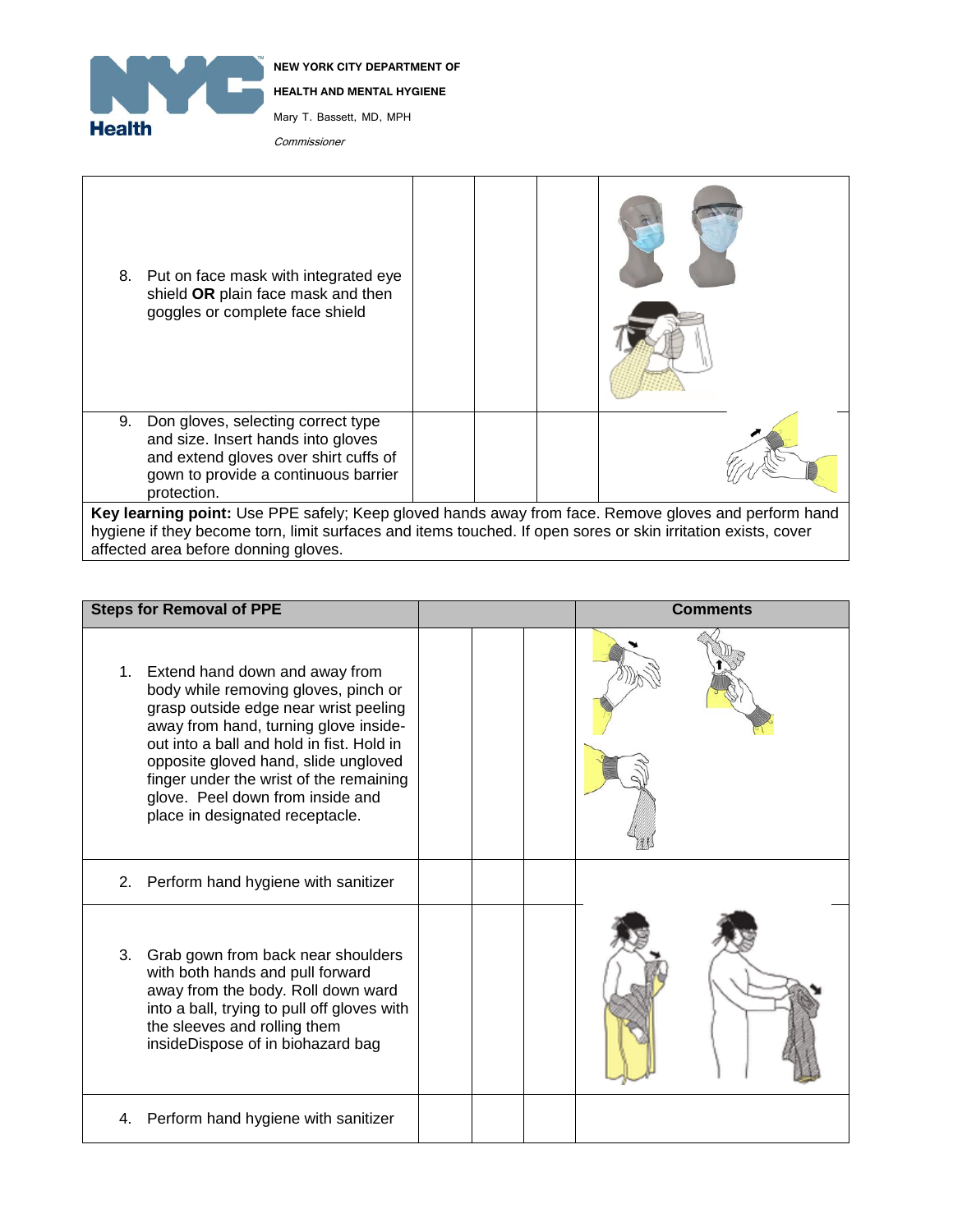

|    | 5. Remove eyewear if separate from<br>face mask, holding just back, straps<br>or sides. Avoid touching the front.<br>Dispose of in receptacle. |  |  |
|----|------------------------------------------------------------------------------------------------------------------------------------------------|--|--|
| 6. | Remove facemask just holding back<br>straps or elastic loops. Avoid touching<br>the front. Dispose of in receptacle.                           |  |  |
| 7. | Perform hand hygiene with sanitizer.<br>Wash hands as soon as possible with<br>soap and water.                                                 |  |  |
|    | <b>GloGerm Contamination NOT present</b>                                                                                                       |  |  |
|    | Attempt Pass $(\checkmark)$ or Fail $(\checkmark)$                                                                                             |  |  |

| <b>Evaluation Date One:</b> | <b>Evaluation Date Two:</b> | <b>Evaluation Date Three:</b> |
|-----------------------------|-----------------------------|-------------------------------|
| Employee's Initials:        | Employee's Initials:        | Employee's Initials:          |
| Evaluator's Initials:       | Evaluator's Initials:       | Evaluator's Initials:         |

 **Note to Evaluator:** If contamination is present, mark the location of the contamination on the pictures below with the trial number that the contaminiation occurred during (e.g.; 1,2, or 3)